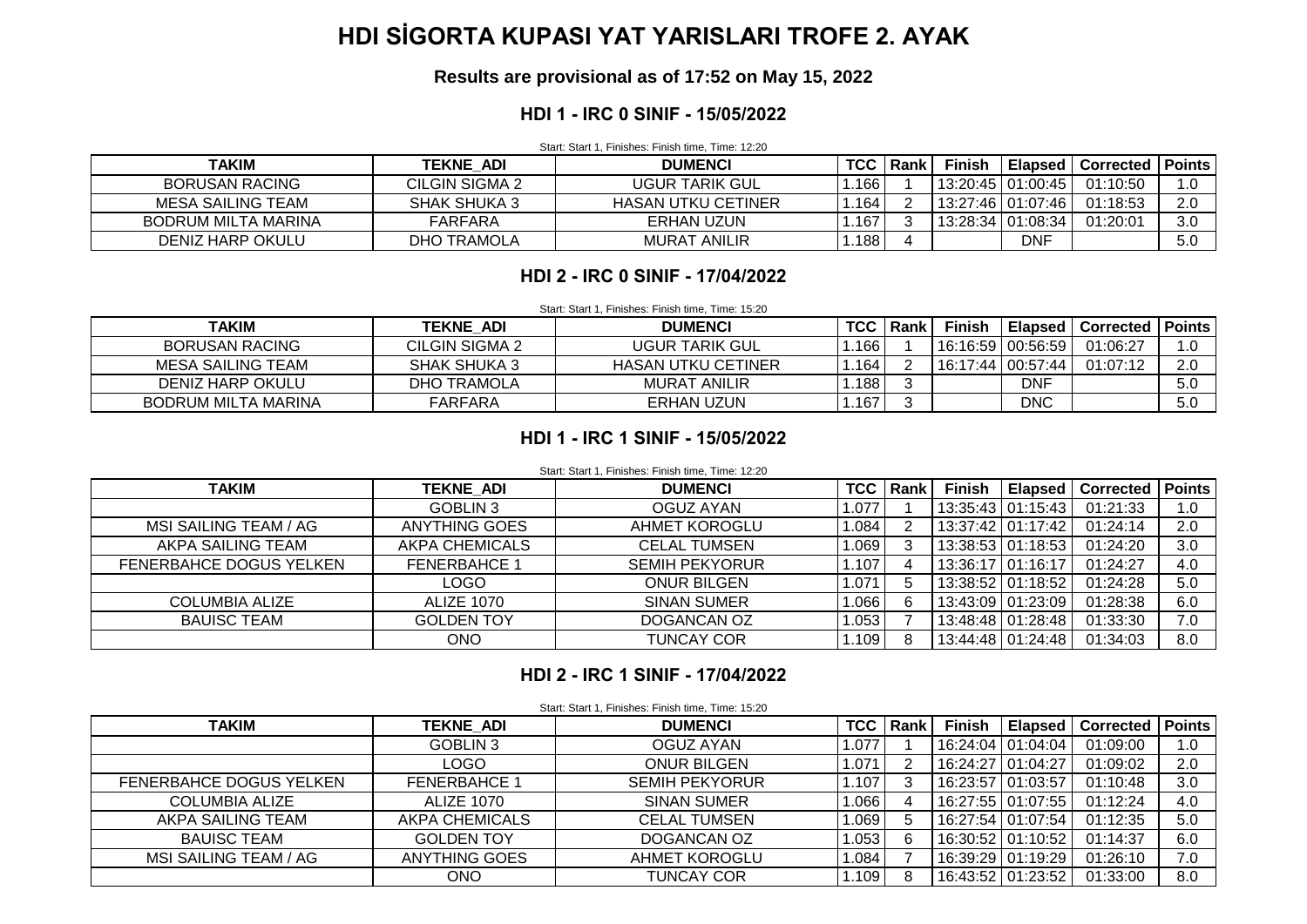## **HDI 1 - IRC 2 SINIF - 15/05/2022**

| <b>TAKIM</b>           | <b>TEKNE ADI</b>    | <b>DUMENCI</b>                |       | TCC   Rank | <b>Finish</b> | <b>Elapsed</b>      | <b>Corrected</b> | <b>Points</b> |
|------------------------|---------------------|-------------------------------|-------|------------|---------------|---------------------|------------------|---------------|
| AKKIM KIMYA            | <b>CHEESE V</b>     | <b>GUNEY KAPTAN</b>           | 1.025 |            |               | 13:44:47 01:24:47   | 01:26:54         | 1.0           |
| COCA COLA ICECEK - DAS | <b>CARINA</b>       | YASAR DOGA ARIBAS             | 1.028 | 2          |               | 13:47:07   01:27:07 | 01:29:33         | 2.0           |
| <b>BURGAN BANK</b>     | <b>EXTREM</b>       | <b>BARTU OZSOY</b>            | 1.032 | 3          |               | 13:54:18 01:34:18   | 01:37:19         | 3.0           |
| ETI.                   | ALIZE M             | <b>EMRE YUKSEL</b>            | 1.028 | 4          |               | 13:59:54 01:39:54   | 01:42:42         | 4.0           |
|                        | <b>BOND</b>         | <b>SERHAT DOMANIC</b>         | 1.023 | 5          |               | 14:02:54 01:42:54   | 01:45:16         | 5.0           |
|                        | <b>ORIENT XS</b>    | <b>ARIF GURDENLI</b>          | 1.024 | 6          |               | 14:02:58 01:42:58   | 01:45:26         | 6.0           |
| AYSEGULUM              | UNIQ2GO HANGOVER    | <b>GENCO SINDEL</b>           | 1.027 |            |               | 14:04:45 01:44:45   | 01:47:35         | 7.0           |
| <b>TUPRAS</b>          | <b>FENERBAHCE 5</b> | <b>UGUR ESEN</b>              | 1.030 | 8          |               | <b>DNF</b>          |                  | 14.0          |
|                        | RADIKA              | DENIZ AKKUS / TARGAN HAZARHUN | 1.024 | 8          |               | <b>DNF</b>          |                  | 14.0          |
| LATRO AG               | MATRIX              | <b>GUCLU KAYA</b>             | 1.033 | 8          |               | <b>DNC</b>          |                  | 14.0          |
| DENIZ HARP OKULU       | DHO ABOSA           | ALI GUL                       | 1.041 | 8          |               | <b>DNF</b>          |                  | 14.0          |
| DENIZ HARP OKULU       | <b>DHO ARMA</b>     | MUHAMMET ALI SAHIN            | 1.041 | 8          |               | <b>DNF</b>          |                  | 14.0          |
|                        | <b>SOPRANO</b>      | M. BURHANETTIN AYDOGAN        | 1.035 | 8          |               | <b>DNF</b>          |                  | 14.0          |

#### Start: Start 1, Finishes: Finish time, Time: 12:20

## **HDI 2 - IRC 2 SINIF - 17/04/2022**

| <b>TAKIM</b>           | <b>TEKNE ADI</b>    | <b>DUMENCI</b>                | TCC   | Rank | Finish            | <b>Elapsed</b>      | <b>Corrected</b> | <b>Points</b> |
|------------------------|---------------------|-------------------------------|-------|------|-------------------|---------------------|------------------|---------------|
| COCA COLA ICECEK - DAS | <b>CARINA</b>       | YASAR DOGA ARIBAS             | 1.028 |      |                   | 16:30:55 01:10:55   | 01:12:54         | 1.0           |
| AKKIM KIMYA            | <b>CHEESE V</b>     | <b>GUNEY KAPTAN</b>           | 1.025 | 2    |                   | 16:34:47   01:14:47 | 01:16:39         | 2.0           |
|                        | <b>ORIENT XS</b>    | <b>ARIF GURDENLI</b>          | 1.024 | 3    |                   | 16:35:33 01:15:33   | 01:17:22         | 3.0           |
| <b>TUPRAS</b>          | <b>FENERBAHCE 5</b> | UGUR ESEN                     | 1.030 | 4    |                   | 16:37:46 01:17:46   | 01:20:06         | 4.0           |
| ETI.                   | ALIZE M             | <b>EMRE YUKSEL</b>            | 1.028 | 5.   |                   | 16:39:58 01:19:58   | 01:22:12         | 5.0           |
|                        | <b>RADIKA</b>       | DENIZ AKKUS / TARGAN HAZARHUN | 1.024 | 6.   |                   | 16:41:29   01:21:29 | 01:23:26         | 6.0           |
| AYSEGULUM              | UNIQ2GO HANGOVER    | <b>GENCO SINDEL</b>           | 1.027 |      |                   | 16:42:15 01:22:15   | 01:24:28         | 7.0           |
|                        | <b>BOND</b>         | <b>SERHAT DOMANIC</b>         | 1.023 | 8    | 16:43:31 01:23:31 |                     | 01:25:26         | 8.0           |
| <b>BURGAN BANK</b>     | <b>EXTREM</b>       | <b>BARTU OZSOY</b>            | .032  | 9    |                   | 16:43:14   01:23:14 | 01:25:54         | 9.0           |
| LATRO AG               | <b>MATRIX</b>       | <b>GUCLU KAYA</b>             | 1.033 | 10   |                   | DNC                 |                  | 14.0          |
| DENIZ HARP OKULU       | DHO ABOSA           | ALI GUL                       | 1.041 | 10   |                   | <b>DNF</b>          |                  | 14.0          |
| DENIZ HARP OKULU       | DHO ARMA            | MUHAMMET ALI SAHIN            | .041  | 10   |                   | <b>DNF</b>          |                  | 14.0          |
|                        | <b>SOPRANO</b>      | M. BURHANETTIN AYDOGAN        | 1.035 | 10   |                   | <b>DNF</b>          |                  | 14.0          |

Start: Start 1, Finishes: Finish time, Time: 15:20